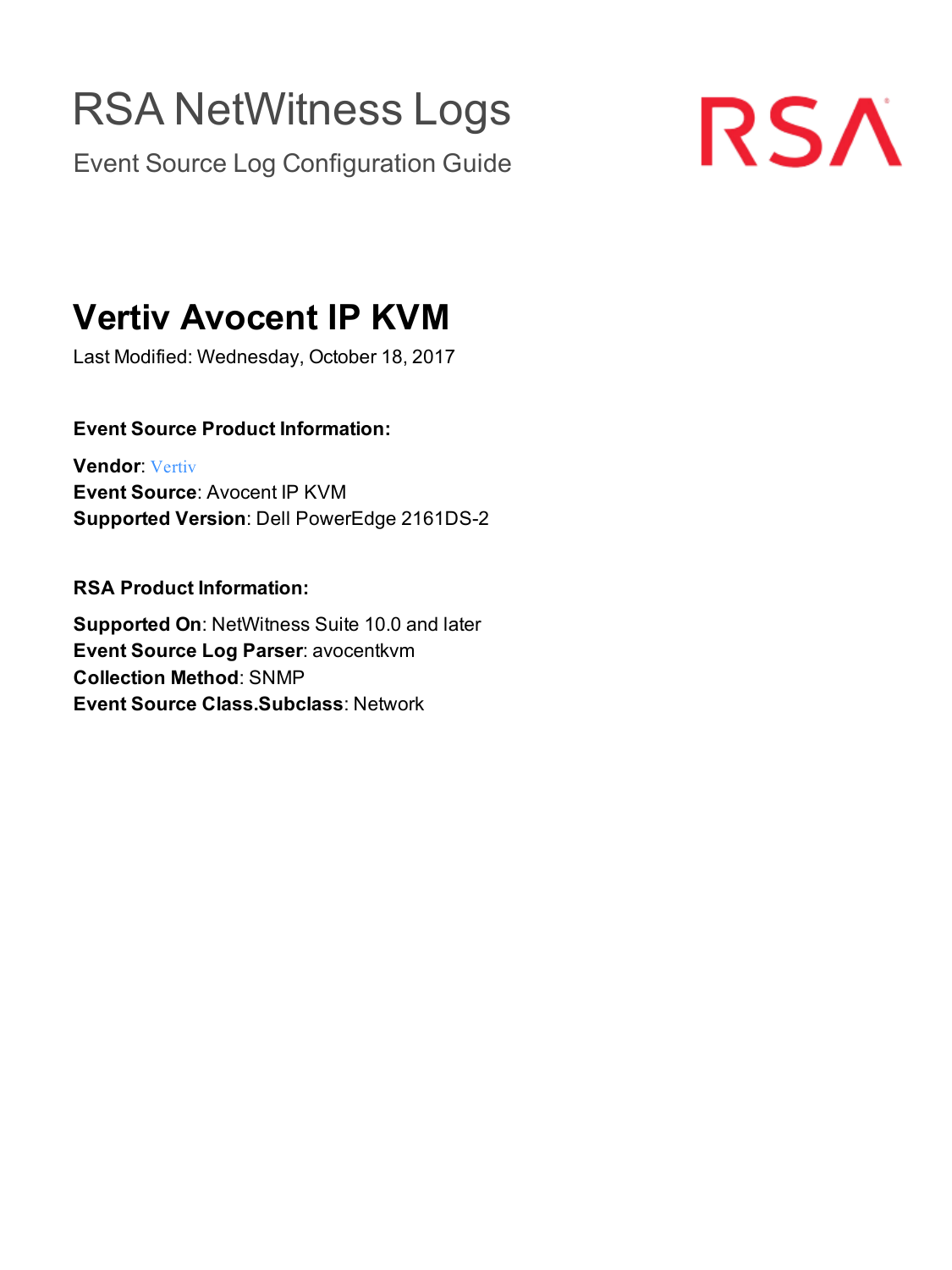To configure Avocent IP KVM, you must complete these tasks:

- Configure Avocent IP KVM to send SNMP
- Configure SNMP Event Sources on the NetWitness Suite

## **Configure Avocent IP KVM to send SNMP**

#### **To configure the Avocent IP KVM event source to send SNMP:**

- 1. Start the Dell Remote Console Switch Software.
- 2. Select the Remote Console Switches tab.
- 3. Select the Remote Console Switch and click **Manage Remote Console Switch**.
- 4. Log on with administrative credentials.
- 5. Select the Settings tab and select **SNMP** from the Categories pane.
- 6. Click **Add** and enter the IP address of the RSA NetWitness Suite Log Collector.
- 7. Click **OK** and click **Apply**.
- 8. Expand **SNMP** in the Categories pane and select **Traps**.
- 9. Click **Enable All** and click **Apply**.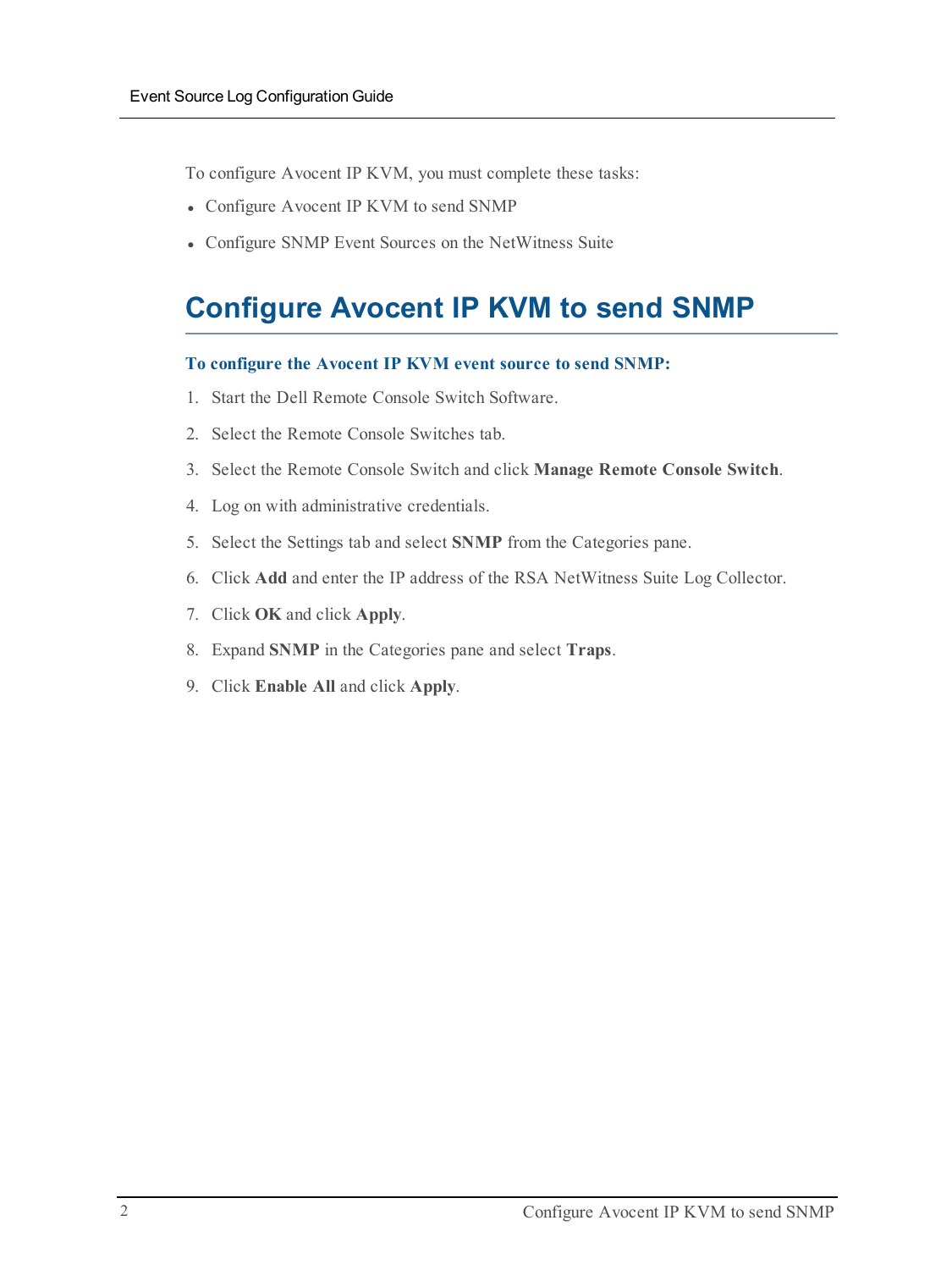## **Configure SNMP Event Sources on NetWitness Suite**

## **Ensure the Required Parser is Enabled**

If you do not see your parser in the list while performing this procedure, you need to download it in RSA NetWitness Suite Live.

#### **Ensure that the parser for your event source is enabled:**

- 1. In the **NetWitness** menu, select **Administration** > **Services**.
- 2. In the Services grid, select a Log Decoder, and from the Actions menu, choose **View** > **Config**.
- 3. In the Service Parsers Configuration panel, search for your event source, and ensure that the **Config Value** field for your event source is selected.

**Note:** The required parser is **avocentkvm**.

The first time that you configure an SNMP event source on RSA NetWitness Suite, you need to add the SNMP event source type and configure SNMP users.

## **Add the SNMP Event Source Type**

**Note:** If you have previously added the **snmptrap** type, you cannot add it again. You can edit it, or manage users.

#### **Add the SNMP Event Source Type:**

- 1. In the **RSA NetWitness Suite** menu, select **Administration** > **Services**.
- 2. In the **Services** grid, select a **Log Collector** service.
- 3. Click  $\frac{\phi}{\phi}$  under **Actions** and select **View** > **Config.**
- 4. In the Log Collector **Event Sources** tab, select **SNMP/Config** from the drop-down menu.

The Sources panel is displayed with the existing sources, if any.

5. Click **+** to open the **Available Event Source Types** dialog.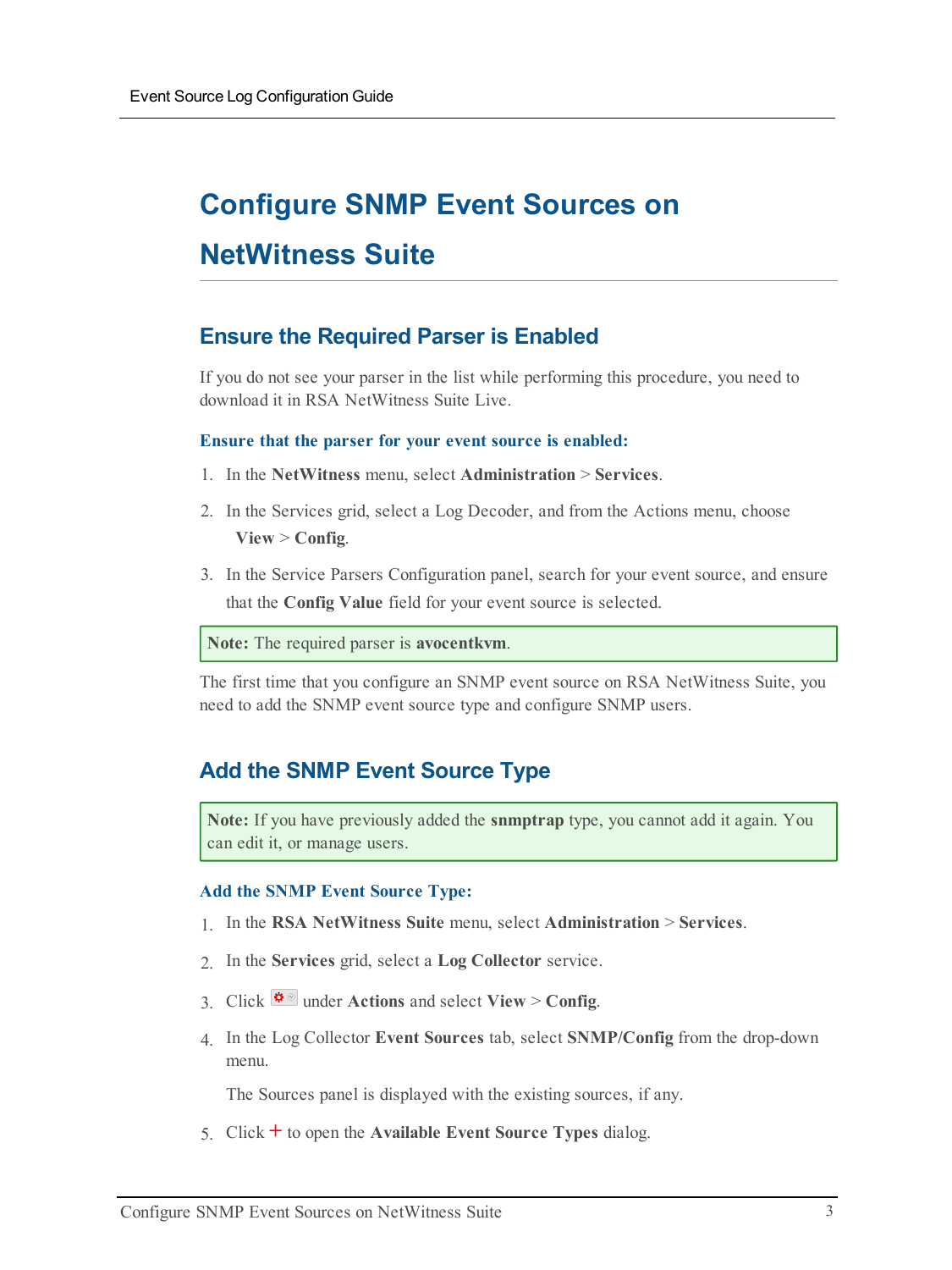| Available Event Source Types |          |        |    |  |  |  |
|------------------------------|----------|--------|----|--|--|--|
|                              | Name ^   |        |    |  |  |  |
| п                            | snmptrap |        |    |  |  |  |
|                              |          |        |    |  |  |  |
|                              |          |        |    |  |  |  |
|                              |          |        |    |  |  |  |
|                              |          |        |    |  |  |  |
|                              |          |        |    |  |  |  |
|                              |          |        |    |  |  |  |
|                              |          |        |    |  |  |  |
|                              |          |        |    |  |  |  |
|                              |          |        |    |  |  |  |
|                              |          |        |    |  |  |  |
|                              |          | Cancel | OK |  |  |  |

- 6. Select **snmptrap** from the Available Event Source Types dialog and click **OK**.
- 7. Select **snmptrap** in the Event Categories panel.
- 8. Select **snmptrap** in the Sources panel and then click the Edit icon to edit the parameters.

| <b>Edit Source</b><br>×           |                              |  |  |  |  |  |
|-----------------------------------|------------------------------|--|--|--|--|--|
| - Basic                           |                              |  |  |  |  |  |
| Name*                             | snmptrap                     |  |  |  |  |  |
| Ports                             |                              |  |  |  |  |  |
| <b>Community Strings</b>          |                              |  |  |  |  |  |
| Minimum V3 Security<br>Level      | noAuthNoPriv<br>$\checkmark$ |  |  |  |  |  |
| Collect V1 Traps                  | $\blacktriangledown$         |  |  |  |  |  |
| Collect V2c Traps                 | $\blacktriangledown$         |  |  |  |  |  |
| Collect V3 Traps                  | √                            |  |  |  |  |  |
| Enabled                           | $\overline{\checkmark}$      |  |  |  |  |  |
| Advanced                          |                              |  |  |  |  |  |
| InFlight Publish Log<br>Threshold | $\mathbf 0$                  |  |  |  |  |  |
| Maximum Receivers                 | $\hat{C}$<br>$\overline{2}$  |  |  |  |  |  |
| Debug                             | Off                          |  |  |  |  |  |
|                                   | ۱                            |  |  |  |  |  |
|                                   | Cancel<br>OK                 |  |  |  |  |  |

9. Update any of the parameters that you need to change.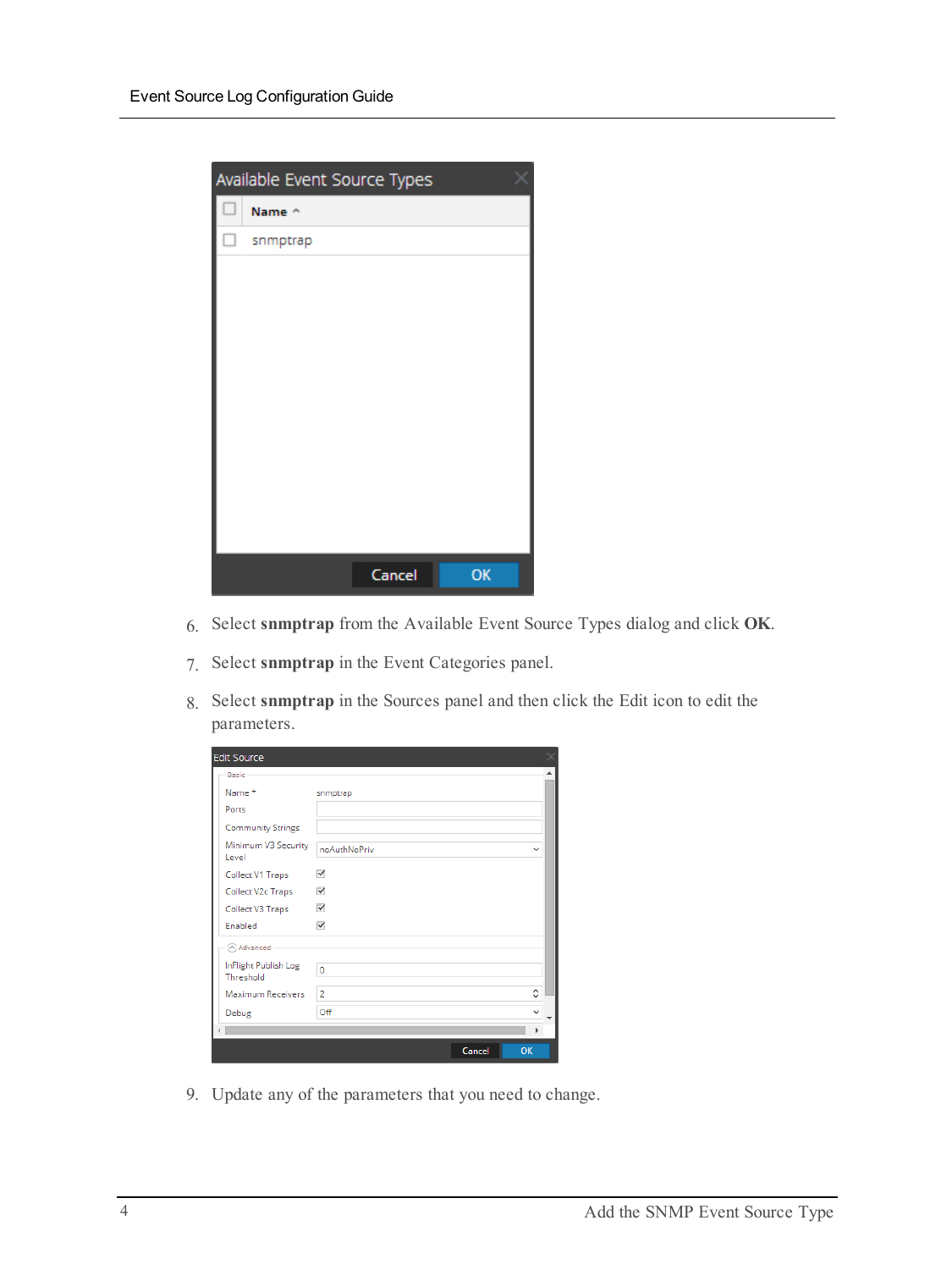## **(Optional) Configure SNMP Users**

If you are using SNMPv3, follow this procedure to update and maintain the SNMP v3 users.

#### **Configure SNMP v3 Users**

- 1. In the **RSA NetWitness Suite** menu, select **Administration** > **Services**.
- 2. In the **Services** grid, select a **Log Collector** service.
- 3. Click  $\mathbf{\Phi} \otimes$  under **Actions** and select **View** > **Config.**
- 4. In the Log Collector **Event Sources** tab, select **SNMP/SNMP v3 User Manager** from the drop-down menu.

The SNMP v3 User panel is displayed with the existing users, if any.

5. Click  $\pm$  to open the **Add SNMP** User dialog.

| Add SNMP User                |                   |             |      |  |  |
|------------------------------|-------------------|-------------|------|--|--|
| Username *                   | SNMPUser1         |             |      |  |  |
| Engine ID                    | 80001F8880C71100( |             |      |  |  |
| Authentication<br>Type       | <b>SHA</b>        | $\check{ }$ |      |  |  |
| Authentication<br>Passphrase |                   |             |      |  |  |
| Privacy Type                 | <b>AFS</b>        | $\check{ }$ |      |  |  |
| Privacy Passphrase           |                   |             |      |  |  |
|                              | Close             |             | Save |  |  |

6. Fill in the dialog with the necessary parameters. The available parameters are described below.

### **SNMP User Parameters**

The following table describes the parameters that you need to enter when you create an SNMP v3 user.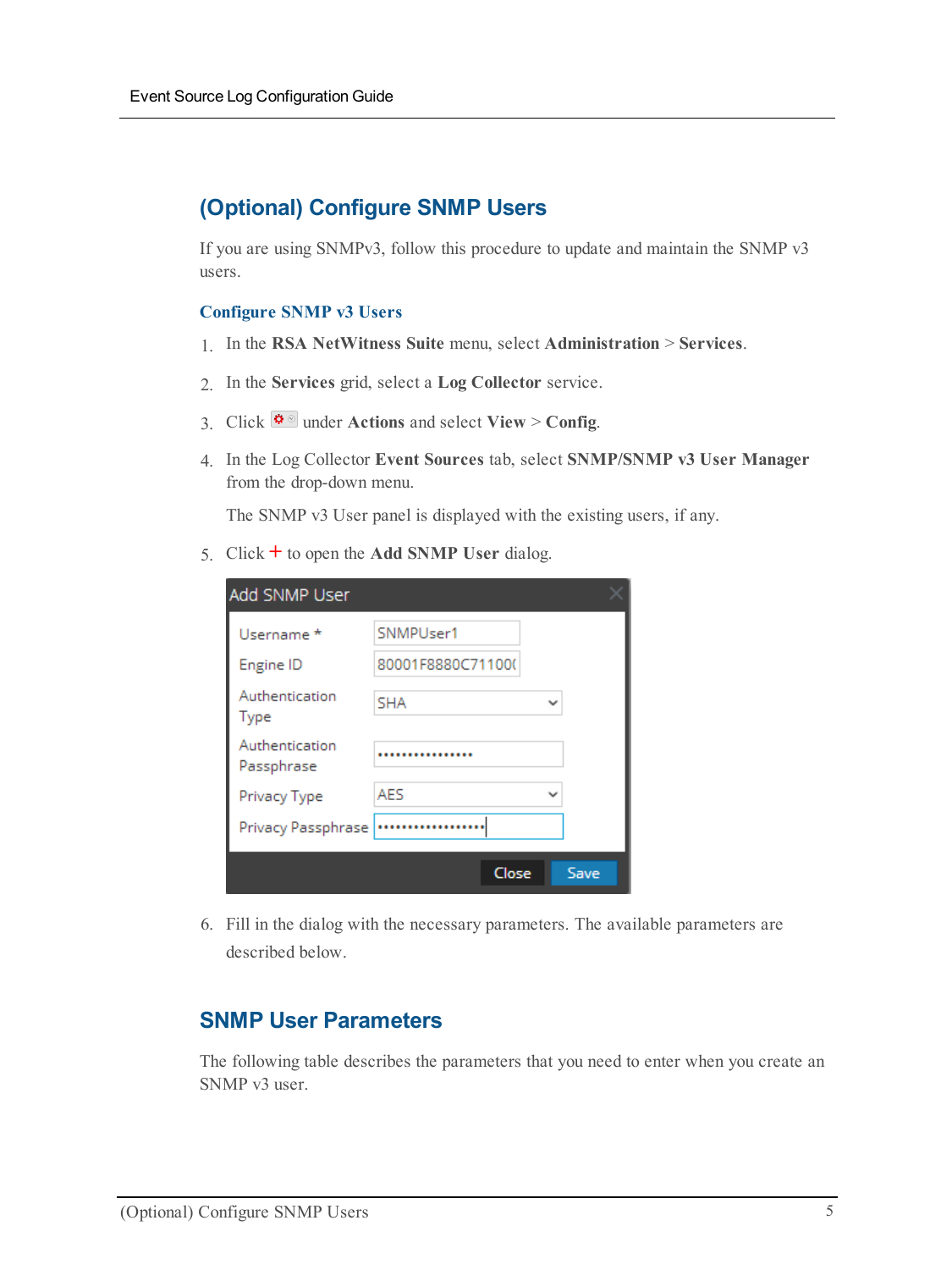| <b>Parameter</b>                           | <b>Description</b>                                                                                                                                                                                                    |
|--------------------------------------------|-----------------------------------------------------------------------------------------------------------------------------------------------------------------------------------------------------------------------|
| Username *                                 | User name (or more accurately in SNMP terminology, security name).<br>RSA NetWitness Suite uses this parameter and the Engine ID<br>parameter to create a user entry in the SNMP engine of the collection<br>service. |
|                                            | The Username and Engine ID combination must be unique (for<br>example, logcollector).                                                                                                                                 |
| <b>Engine ID</b>                           | (Optional) Engine ID of the event source. For all event sources sending<br>SNMP v3 traps to this collection service, you must add the username<br>and engine id of the sending event source.                          |
|                                            | For all event sources sending SNMPv3 informs, you must add just the<br>username with a blank engine id.                                                                                                               |
| <b>Authentication</b><br><b>Type</b>       | (Optional) Authentication protocol. Valid values are as follows:<br>None (default) - only security level of noAuthNoPriv can be used<br>for traps sent to this service                                                |
|                                            | <b>SHA</b> - Secure Hash Algorithm                                                                                                                                                                                    |
|                                            | <b>MD5</b> - Message Digest Algorithm                                                                                                                                                                                 |
| <b>Authentication</b><br><b>Passphrase</b> | Optional if you do not have the <b>Authentication Type</b> set.<br>Authentication passphrase.                                                                                                                         |
| <b>Privacy Type</b>                        | (Optional) Privacy protocol. You can only set this parameter if<br>Authentication Type parameter is set. Valid values are as follows:<br>None (default)                                                               |
|                                            | <b>AES</b> - Advanced Encryption Standard                                                                                                                                                                             |
|                                            | <b>DES</b> - Data Encryption Standard                                                                                                                                                                                 |
| <b>Privacy</b><br><b>Passphrase</b>        | Optional if you do not have the Privacy Type set. Privacy passphrase.                                                                                                                                                 |
| <b>Close</b>                               | Closes the dialog without adding the SNMP v3 user or saving<br>modifications to the parameters.                                                                                                                       |
| <b>Save</b>                                | Adds the SNMP v3 user parameters or saves modifications to the<br>parameters.                                                                                                                                         |